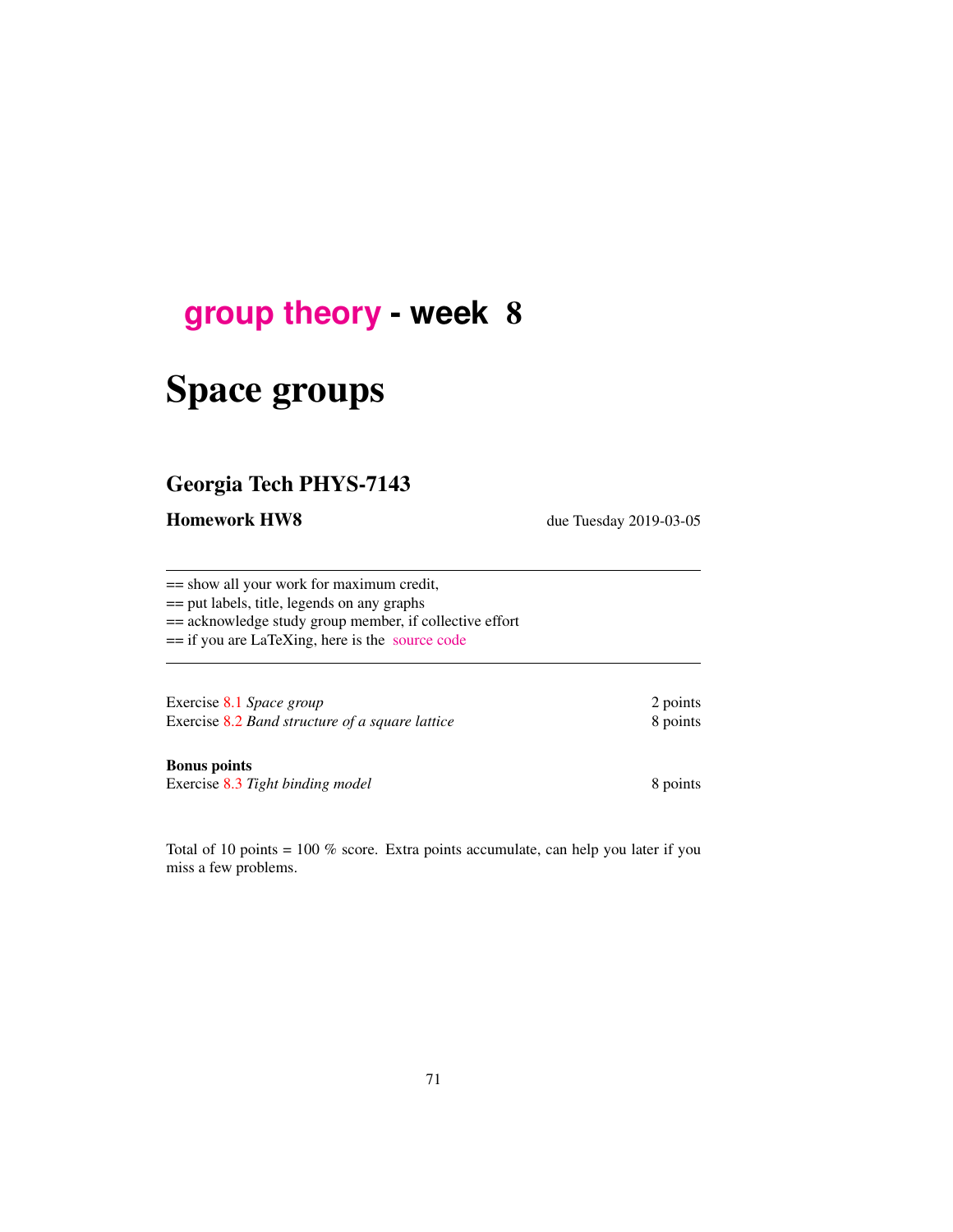## 2019-02-26 Predrag Lecture 15 Space groups

 $\mathbf{p}$ 

There are no classroom meetings this week. Instead, try the [online lecture,](https://youtube.com/embed/vejTDNdqXjU) and read the suggested literature. Gutkin [lecture notes](http://birdtracks.eu/courses/PHYS-7143-19/groups.pdf) Lecture 7 *Applications III. Energy Band Structure*, Sects. *1. Lattice symmetries* and *2. Band structure*. Also good reads: Dresselhaus *et al.* [11] chapter *9. Space Groups in Real Space* [\(click here\),](http://ChaosBook.org/library/Dresselhaus07.pdf) and Cornwell [9] chapter *7. Crystallographic Space Groups* [\(click](http://ChaosBook.org/library/Cornwell97chap7.pdf) [here\).](http://ChaosBook.org/library/Cornwell97chap7.pdf) Walt De Heer learned this stuff from Herzberg [15] *Molecular Spectra and Molecular Structure*. Condensed matter people like Kittel [21] *Introduction to Solid State Physics*, but I am not a fan, because simple group theoretical facts are there presented as condensed matter phenomena.

2019-02-19 Claire Berger has no time to teach this lecture. But if she did, she would: (i) Start with 2D square lattice. (ii) Define Bravais lattice unit cell. (iii) Show that rotation symmetries compatible with a 2D lattice are (none), 2-, 3-, 4-, or 6-fold. (iv) Sketch the resulting 17 wallpaper groups, sect. 8.2.1.

## 2019-02-28 Predrag Lecture 16 Reciprocal lattice

Suggested reading, beyond Lecture 15 links:

Quinn and Yi [24] *Solid State Physics: Principles and Modern Applications* introduction to space groups looks compact and sensible. *Band structure of graphene*.

2019-02-19 Claire Berger has no time to teach this lecture. But if she did, she would: (i) Start with Bragg diffraction off 2-layer square lattice to motivate the reciprocal lattice. (ii) Show her group's graphene diffraction measurements that identify and distinguish the one- and the two-layer graphene. Reciprocal lattice is not a mathematical construct - it *is* what experimentalists see. (iii) Construct the reciprocal lattice and the first Brillouin zone. (iv) Show the Brillouin zone for graphene, explain what is seen in experiments.

If you are curious about graphene, work out Gutkin [lecture notes](http://birdtracks.eu/courses/PHYS-7143-19/groups.pdf) Lecture 7 *Applications III. Energy Band Structure*, Sect. 7.3

## 8.1 Thoughts

This week's notes are long, because I'm fascinated why –of all fields of physics where problems are formulated on lattices– only condensed matter utilizes the theory of irreps of space groups. For the course itself, read sect. 8.2 *Space groups* and sect. 8.2.1 *Wallpaper groups* - the rest is speculations, mostly.

Why do I care? In this course we are learning theory of space groups as applied to quantum mechanics of crystals - rather than diagonalizing the Hamiltonian and computing energy levels, one works on the reciprocal lattice, and computes energy bands (continuum limit of finely spaced discrete eigenvalues of finite, periodic lattices). If fluctuations from strict periodicity are small, one can often identify the crystal by measuring the intensities of Bragg peaks.

Then there are other kinds of lattices. In computational field theory (classical and quantum) one discretizes the space-time, often on a cubic lattice; one example is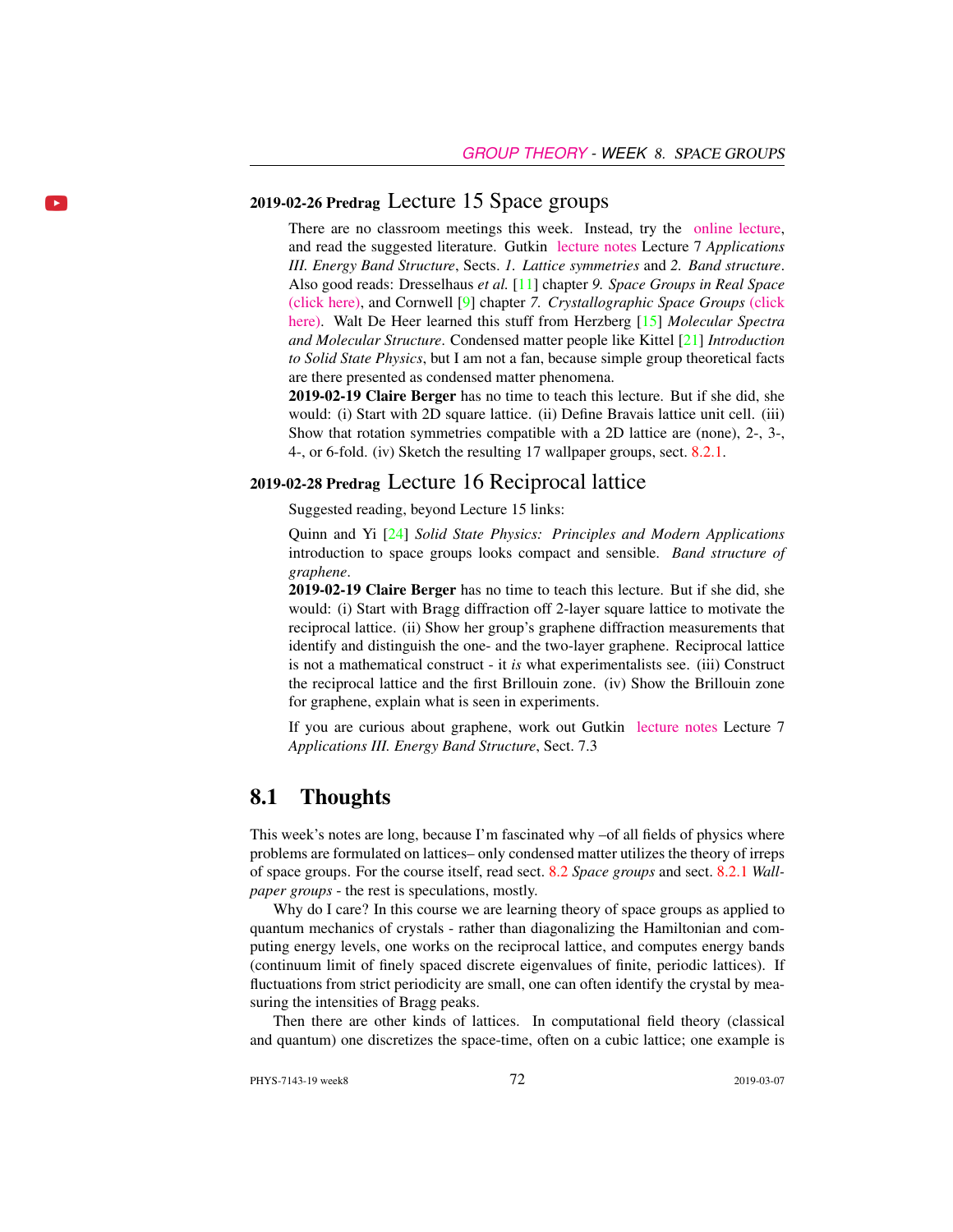worked out here in sect. 8.3 *Elastodynamic equilibria of 2D solids*. The there are Ising models in one, two, three dimensions, problems like deterministic diffusion on periodic lattices of scatterers, coupled maps lattices. None of that literature *ever* (to best of my knowledge) reduces the computations to the reciprocal space Brilluion zone. Why?

The funny thing is - I *know* the answer [since 1976,](http://chaosbook.org/~predrag/papers/universalFunct.html) but the [siren song](https://www.theguardian.com/science/2013/jan/06/dan-shechtman-nobel-prize-chemistry-interview) of classical crystallography is so enchanting that it has [blinded me with science.](https://www.youtube.com/watch?v=GllSfiwCEtY) I think that is due to a deep and under-appreciated "chaos / turbulence" physics underlying these problems. If deviations from the strict periodic structure are *small* (the basic "long wavelength" assumption of sect. 8.3), the "integrable" thinking in terms of normal modes applies, and you should use the crystallography described here. If the symmetry of the law you are studying is a space group, but the deviations of typical solutions are *large* (our deterministic diffusion, Ising models, ...), we have to think again. One fundamental thing we learned in studies of transitions to chaos is that the traditional Fourier analysis is useless - it just yields broad, shapeless continuous spectra. The powerful way to think about these problems is Poincaré's qualitative theory of solutions of differential equations : analyse the geometry of their flows in their *state space*. I know for a fact (from a study of cat maps and spatiotemporal cat maps - those I would have to explain one-on-one, as the papers are unpublished) that in that case the translational eigenfunctions are hyperbolic sinhes and coshes, rather than the sines and cosines we are used to as  $C_n$  eigenfunctions. For finite discrete symmetries you saw that irreps were fine for linear problems, like coupled arrays of springs, but symmetry reduction for a nonlinear problem like Lorenz equations required quite different techniques. For space group symmetries the analogous nonlinear problems seem still quite unexplored.

## 8.2 Space groups

A space group, a subgroup of the group of rotations and translations in three dimensions, is the set of transformations that leave a crystal invariant. A space group operator is commonly denoted as

$$
\{R|\boldsymbol{t}\},\tag{8.1}
$$

where  $t$  belongs to the infinite set of discrete translations, and  $R$  is one of the finite number of discrete orientation (point group) symmetries. Translation symmetry, i.e., the periodicity of a crystal, manifests itself physically through phonons, magnons, and other smooth, long-wavelength deformations. Discrete orientation symmetry manifests itself through macroscopic anisotropies of crystals, and its natural faces. The experimental challenge is to determine the crystal structure, typically by diffraction (study of the *reciprocal lattice*). It is a challenge, as one measures only the intensities of Bragg peaks, not their phases, but the answer should be one of the 230 space groups listed in the *International Tables for Crystallography*, the ["Bible"](http://it.iucr.org/) of crystallographers.

Unless you have run into a [quasicrystal :\).](https://www.nobelprize.org/nobel_prizes/chemistry/laureates/2011/press.html) In that case Claire has a story to tell, but it will have to remain private.

Understanding the Bible requires much more detail than what we can cover in a week or two (it could take a [lifetime\)](http://crystallography.euroscicon.com), and has been written up many places. I found Dresselhaus *et al.* [11] Chapter *9. Space Groups in Real Space* quite clear on matrix representation of space groups [\(click here\).](http://ChaosBook.org/library/Dresselhaus07.pdf) (The MIT course 6.734 [online version](http://stuff.mit.edu/afs/athena/course/6/6.734j/www/group-full02.pdf)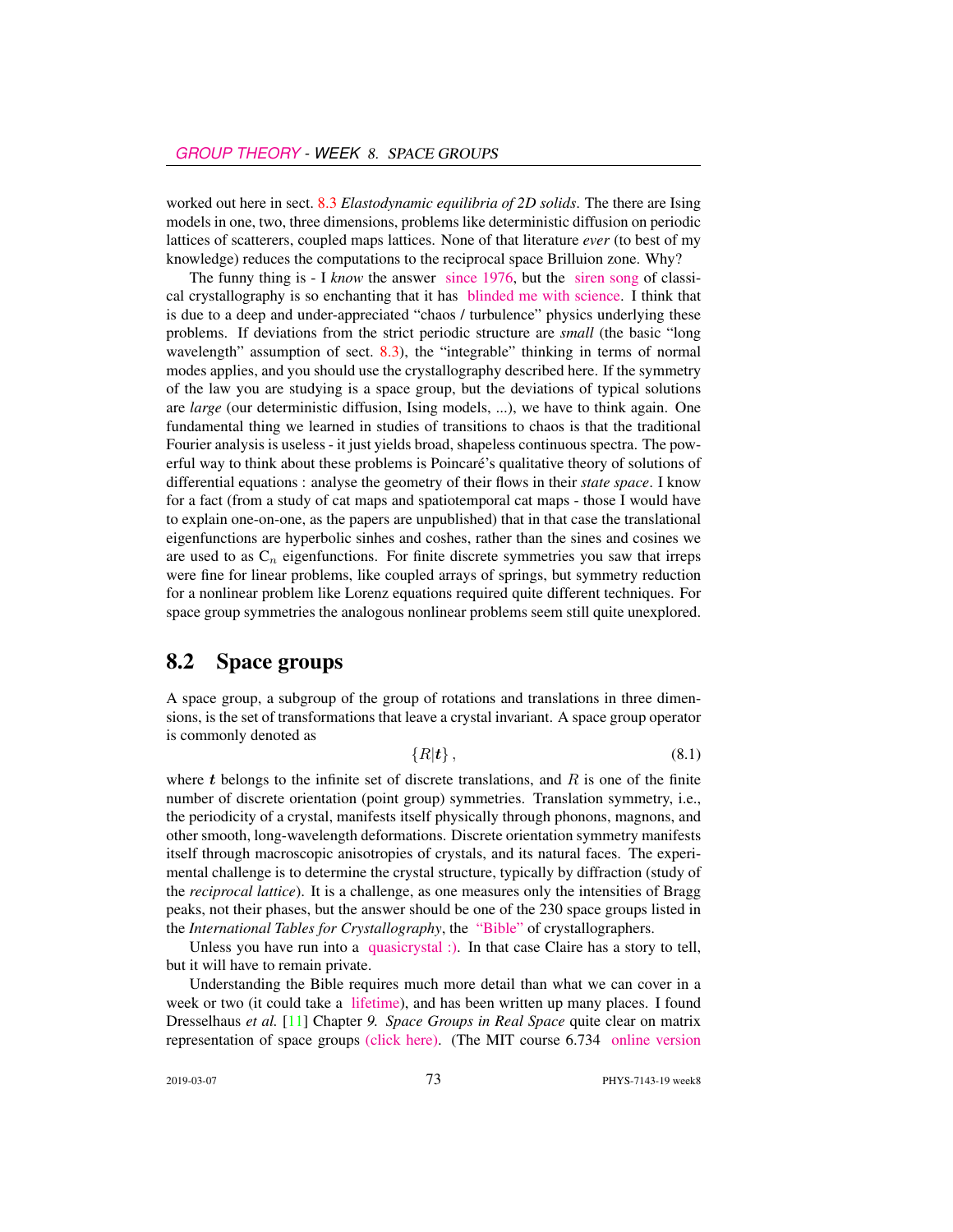contains much of the same material.) I also found Béatrice Grenier's [overview](https://www.ill.eu/fileadmin/users_files/documents/news_and_events/workshops_events/Group-Theory-School/uploads/5-GRENIER-Reminder_On_Crystallography.pdf) over crystallography helpful. Many online tools are available to ease the task, for example the [FullProf](https://www.ill.eu/sites/fullprof/index.html) suite of crystallographic programs. The Bible was completed in 19th century, but the field is undergoing a revival, as the study of topological insulators requires diving deeper into crystallography than simply looking up the tables.

The translation group T, the set of translations t that put the crystallographic structure in coincidence with itself, constitutes the *lattice*. T is a normal subgroup of G. It defines the *Bravais lattice*. Translations are of the form

$$
t = t_n = n_1 a_1 + n_2 a_2 + n_3 a_3, \qquad n_j \in \mathbb{Z}.
$$

The basis vectors  $a_j$  span the *unit cell*. There are 6 simple (or primitive) unit cells that contain a single point, specified by the lengths of the unit translations  $a, b, c$  and pairwise angles  $\alpha$ ,  $\beta$ ,  $\gamma$  between them. The most symmetric among them is the *cubic* cell, with  $a = b = c$  and  $\alpha = \beta = \gamma = 90^\circ$ .

The lattice unit cell is always a *generating region* (a tile that tiles the entire space), but the smallest generating region –*the fundamental domain*– may be smaller than the lattice unit. At each lattice point the identical group of "atoms" constitutes the *motif*. A *primitive cell* is a minimal region repeated by lattice translations. The lattice and the motif completely characterize the crystal.

The cosets by translation subgroup  $T$  (the set all translations) form the *factor* (AKA *quotient*) group  $G/T$ , isomorphic to the point group g (rotations). All irreducible representations of a space group G can be constructed from irreducible representations of  $q$  and T. This step, however, is tricky, as, due to the non-commutativity of translations and rotations, the quotient group  $G/T$  is not a normal subgroup of the space group  $G$ .

The quantum-mechanical calculations are executed by approximating the infinite crystal by a triply-periodic one, and going go to the *reciprocal* space by deploying  $C_{N_i}$ discrete Fourier transforms. This implements the  $G/T$  quotienting by translations and reduces the calculation to a finite *Brilluoin zone*. That is the content of the *'Bloch theorem'* of condensed matter physics. Further work is then required to reduce the calculations to the point group irreps.

Point symmetry operations leave at least one point fixed. They are (a) inversion through a point, (b) rotation around an axis, (c) roto-inversion around an axis and through a point and (d) reflection through a mirror plane. The rotations have to be compatible with the translation symmetry: in 3 spatial dimensions they can only be of orders 1, 2, 3, 4, or 6. They can be proper (det = +1) or improper (det = -1).

The spectroscopists' Schoenflies notation labels point groups as: cyclic  $C_n$ , dihedral  $C_{n'}$ , tetrahedral T and octahedral O rotation point groups, of order  $n = 1, 2, 3, 4, 6$ , respectively. The superscript  $\acute{i}$  refers to either  $\acute{v}$  (parallel mirror plane) or  $h$  (perpendicular mirror plane). The crystallographer's preferred classification is, however, the international crystallographic (Hermann-Mauguin) notation.

#### 8.2.1 Wallpaper groups

Pedagogically, it pays to start with a discussion of two-dimensional space groups, or *[wallpaper groups](https://en.wikipedia.org/wiki/Wallpaper_group)* (there are 17 of those).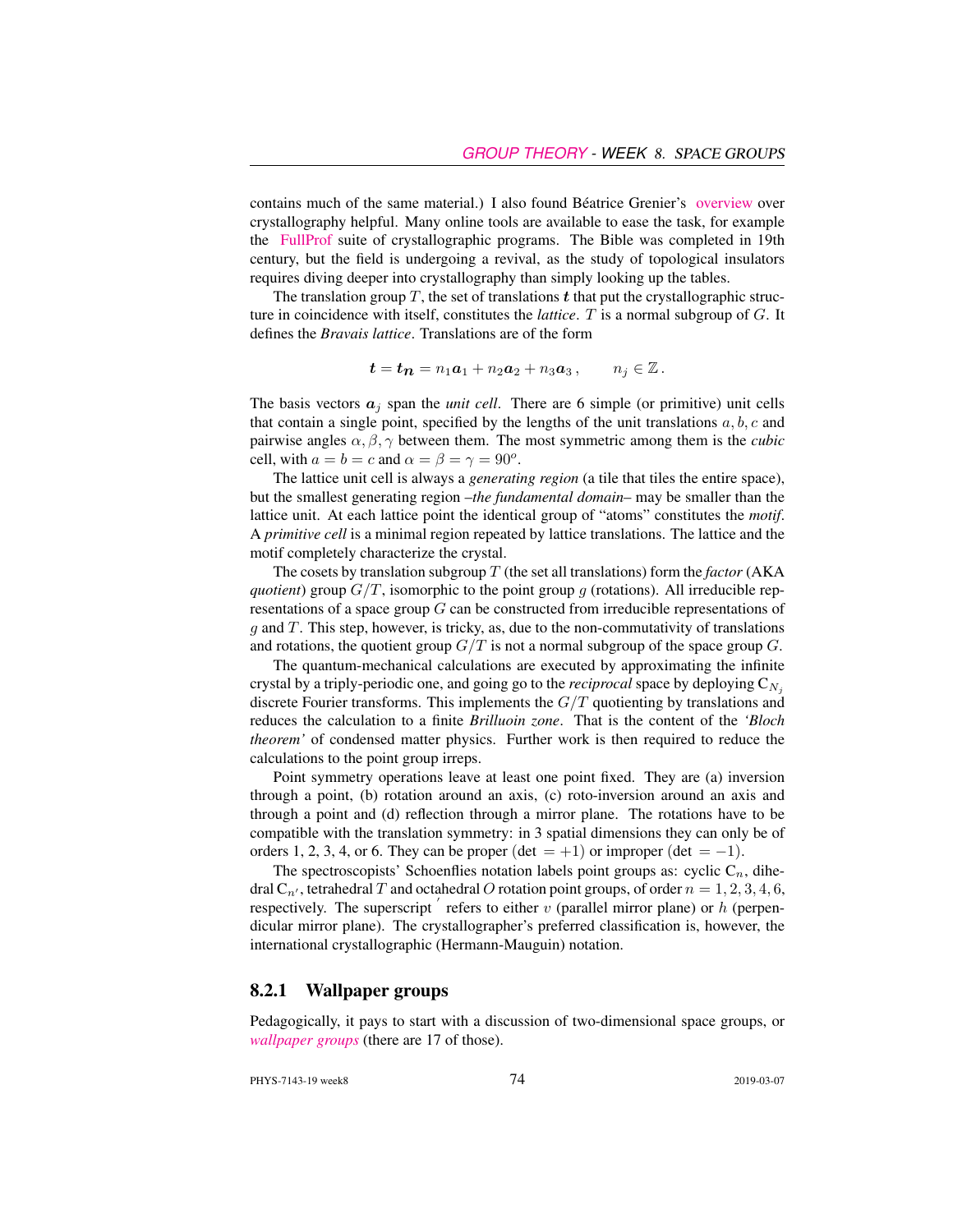

Figure 8.1: The shaded (or yellow) area indicates a *fundamental domain*, i.e., the smallest part of the pattern whose repeats tile the entire plane. (a) For the most symmetric 2D square lattice, with point group  $p4mm$ , the fundamental domain is indicated by the shaded triangle  $\Gamma \Lambda R S X \Delta \Gamma$  which constitutes 1/8 of the Brillouin zone, and contains the basic wave vectors and the high symmetry points (Fig. 10.2 of Dresselhaus *et al.* [11]). (b) For the 2D square lattice with the glide and reflect point group  $p4q$  the fundamental domain is indicated by the yellow triangle (Figure drawn by [M.](https://en.wikipedia.org/wiki/Wallpaper_group#Group_p4g_.284.2A2.29) [von Gagern\)](https://en.wikipedia.org/wiki/Wallpaper_group#Group_p4g_.284.2A2.29).

For wallpaper groups the Hermann-Mauguin notation begins with either p or c, for a primitive cell or a face-centred cell. This is followed by a digit, n, indicating the highest order of rotational symmetry: 1-fold (none), 2-fold, 3-fold, 4-fold, or 6-fold. The first, resp. second of the next two symbols indicates the symmetry relative to one translation axis of the pattern, referred to as the main, resp. second one. The symbols are either  $m, g$ , or 1, for mirror, glide reflection, or none.

Section *9.3 Two-Dimensional Space Groups* of Dresselhaus *et al.* [11] discusses the most symmetric of the wallpaper groups, the tiling of a plane by squares, which in the international crystallographic notation is denoted by  $#11$ , with point group  $p4mm$ . We work out this space group in exercise 8.2. The largest invariant subgroup of  $C_{4v}$  is  $C_4$ . In that case, the space group is  $p4$ , or #10. Prefix p indicates that the unit cell is primitive (not centered). This is a 'simple', or *symmorphic* group, which makes calculations easier. There is, however, the third, non-symmorphic two-dimensional square space group  $p4q$  or #12 ( $p4qm$ ), see [Table B.10](http://birdtracks.eu/courses/PHYS-7143-19/Dresselhaus07tabB12.pdf) of ref. [11]. If someone can explain its 'Biblical' diagram to me, I would be grateful. The wiki [explanation,](https://en.wikipedia.org/wiki/Wallpaper_group#Group_p4g_.284.2A2.29) reproduced here as figure  $8.1$  (b), is the best one that I have found so far, but I'm still scratching my head:) The Bravais lattice 'unit cell' is a square in all three cases. In the crystallographic literature the ChaosBook's 'fundamental domain' makes an appearance only in the reciprocal lattice, as the Brilloun zone depicted for  $p4mm$  in figure 8.1 (a). However, the 'wallpaper groups' [wiki](https://en.wikipedia.org/wiki/Wallpaper_group) does call 'fundamental domain' the smallest part of the configuration pattern that, when repeated, tiles the entire plane.

The quantum-mechanical calculations are carried out in the reciprocal space, in our case with the full  $\Gamma$  point,  $k = 0$ , wave vector symmetry (see Table 10.1 of ref. [11]), and 'Large Representations'.

Sect. *10.5 Characters for the Equivalence Representation* look like those for the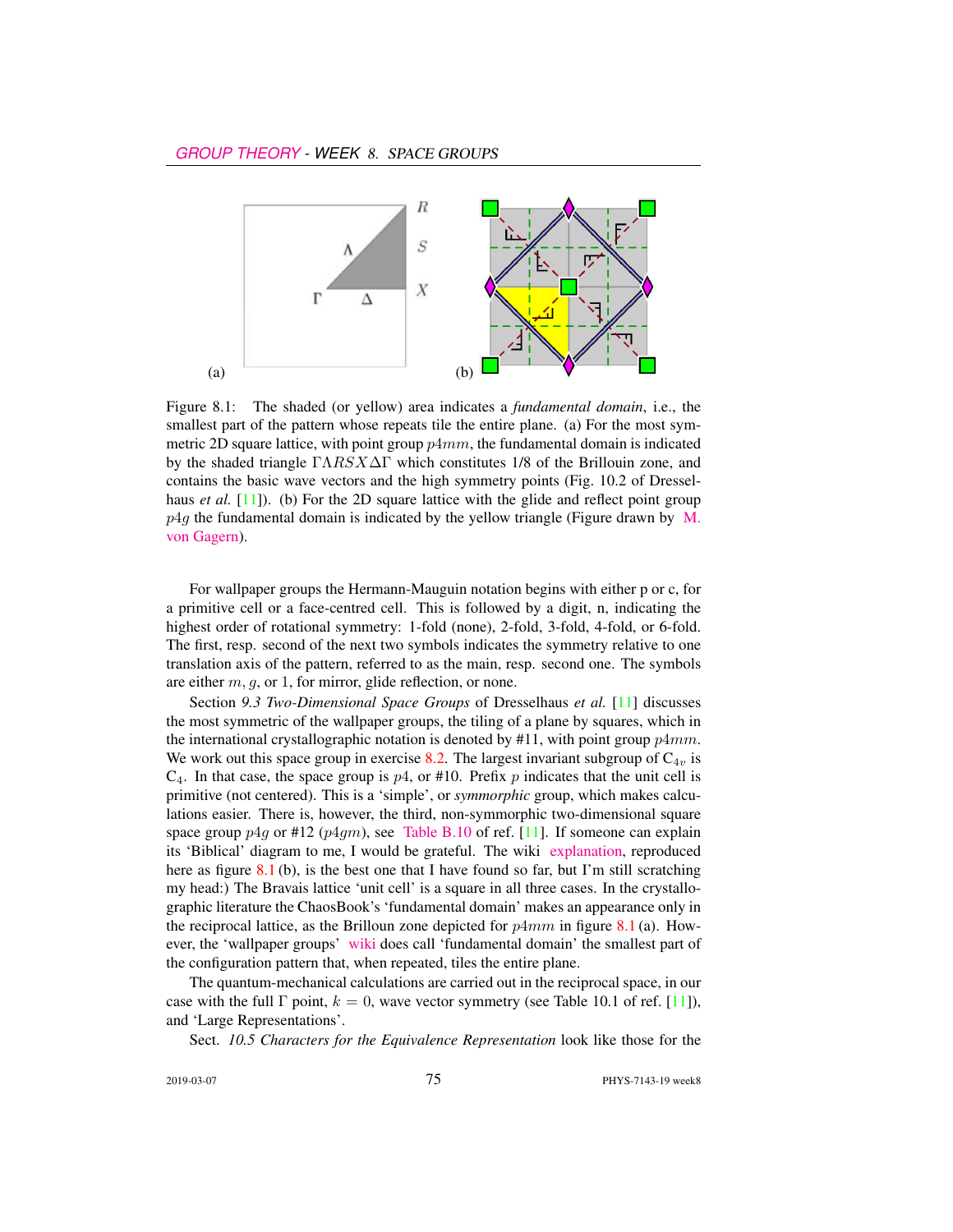point group, sort of.

#### 8.2.2 One-dimensional line groups

One would think that the one-dimensional *line groups*, which describe systems exhibiting translational periodicity along a line, such as carbon nanotubes, would be simpler still. But even they are not trivial – there are 13 of them.

The normal subgroup of a line group  $L$  is its translational subgroup  $T$ , with its factor group L/T isomorphic to the *isogonal point group* P of discrete symmetries of its 1-dimensional unit cell  $x \in (-a/2, a/2]$ . In the reciprocal lattice k takes on the values in the first Brillouin zone interval (−π/a, π/a]e. In *Irreducible representations of the symmetry groups of polymer molecules. I, Božović, Vujičić and Herbut [7] construct* all the reps of the line groups whose isogonal point groups are  $C_n, C_n, C_n, S_{2n}$ , and  $D_n$ . For some of these line groups the irreps are obtained as products of the reps of the translational subgroup and the irreps of the isogonal point group.

According to W. De Heer, the Mintmire, Dunlap and White [23] paper *Are Fullerene tubules metallic?* which took care of chiral rotations for nanotubes by a tight-binding calculation, played a key role in physicists' understanding of line groups.

#### 8.2.3 Time reversal symmetry

Consequences of time-reversal symmetry on line groups are discussed by Božović  $[6]$ ; In the case when the Hamiltonian is invariant under time reversal  $[14]$ , the symmetry group is enlarged:  $L + \theta L$ . It is interesting to learn if the degeneracy of the levels is doubled or not.

Johnston [19] *Group theory in solid state physics* is one of the many reviews that discusses Wigner's time-reversal theorems for a many-electron system, including the character tests for time-reversal degeneracy, the double space groups, and the timereversal theorems (first discussed by Herring [14] in *Effect of time-reversal symmetry on energy bands of crystals*).

## 8.3 Elastodynamic equilibria of 2D solids

Artificial lattices are often introduced to formulate classical field theories (described by partial differential equations) and quantum field theories (described by path integrals) as finite-dimensional problems, either for theoretical reasons (QM in a periodic box), or in order to port them to computers. For example, lattice QCD approximates Quantum Chromodynamics by a 4-dimensional cubic crystal. What follows is a simple example of such formulation of a classical field theory, taken from Mehran Kardar's [MIT course,](https://ocw.mit.edu/courses/physics/8-334-statistical-mechanics-ii-statistical-physics-of-fields-spring-2014/) Lecture 23.

Consider a perfect two-dimensional solid at  $T = 0$ . The equilibrium configuration of atoms forms a lattice,

$$
\boldsymbol{r}_0(m,n)=m\boldsymbol{e}_1+n\boldsymbol{e}_2\,,
$$

where  $e_1$  and  $e_2$  are basis vectors,  $a = |e_i|$  is the lattice spacing, and  $\{m, n\}$  are integers. At finite temperatures, the atoms fluctuate away from their equilibrium position,

PHYS-7143-19 week8 2019-03-07 2019-03-07 2019-03-07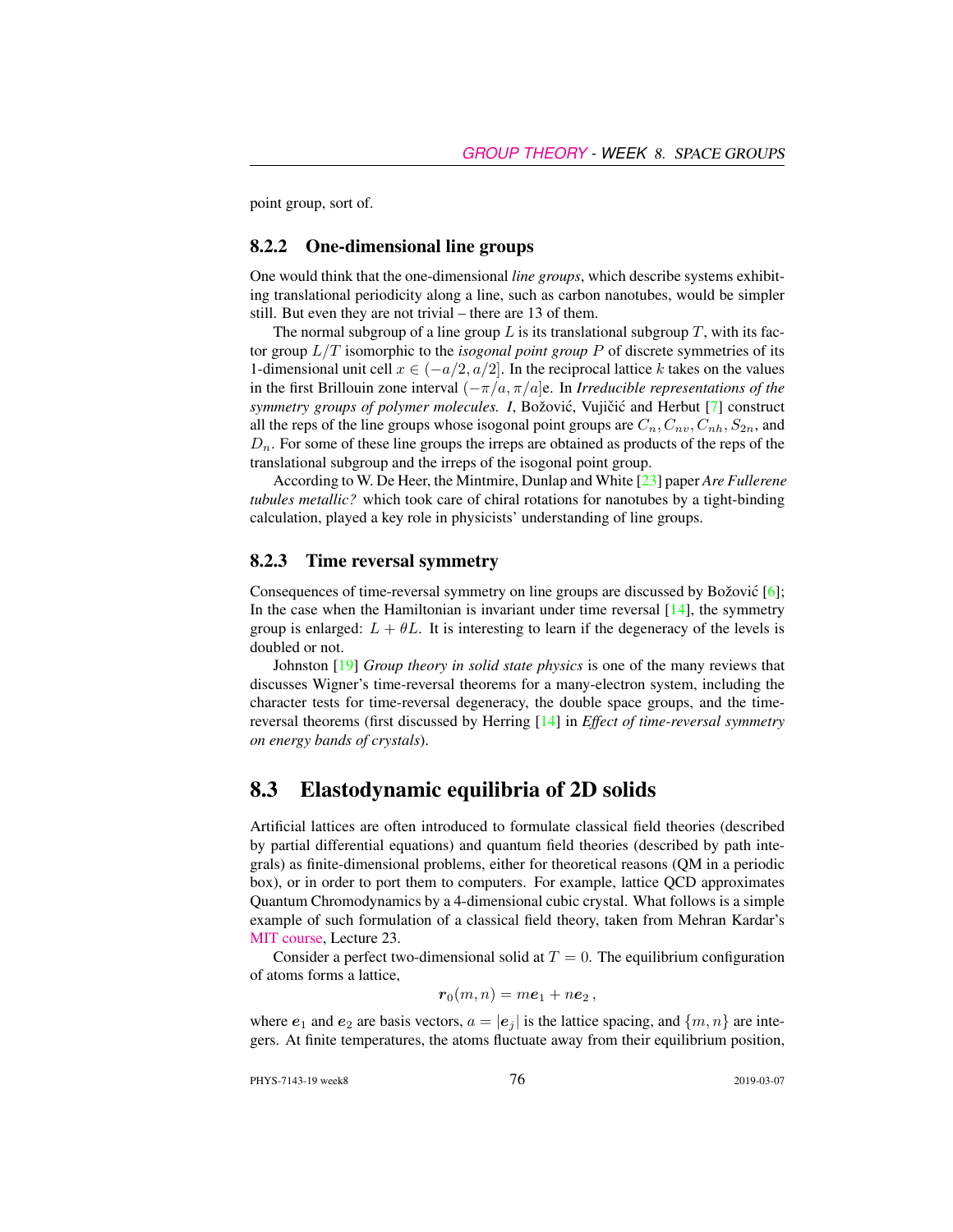moving to

$$
\boldsymbol{r}(m,n)=\boldsymbol{r}_0(m,n)+\boldsymbol{u}(m,n)\,,
$$

As the low temperature distortions do not vary substantially over nearby atoms, one can define a coarse-grained distortion field  $u(x)$ , where  $x = (x_1, x_2)$  is treated as continuous, with an implicit short distance cutoff of the lattice spacing  $a$ . Due to translational symmetry, the elastic energy depends only on the strain matrix,

$$
u_{ij}(\boldsymbol{x}) = \frac{1}{2} \left( \partial_i u_j + \partial_j u_i \right) .
$$

Kardar picks the triangular lattice, as its elastic energy is isotropic (i.e., invariant under lattice rotations, see Landau and Lifshitz [22]). In terms of the Lamé coefficients  $\lambda$  and  $\mu$ ,

$$
\beta H = \frac{1}{2} \int d^2 \mathbf{x} (2\mu u_{ij} u_{ij} + \lambda u_{ii} u_{jj})
$$
  
= 
$$
-\frac{1}{2} \int d^2 \mathbf{x} u_i [2\mu \Box \delta_{ij} + (\mu + \lambda) \partial_i \partial_j] u_j.
$$
 (8.2)

(here we have assumed either infinite or doubly periodic lattice, so no boundary terms from integration by parts), with the equations of motion something like (FIX!)

$$
\partial_t^2 u_i = [2\mu \Box \delta_{ij} + (\mu + \lambda) \partial_i \partial_j] u_j. \tag{8.3}
$$

(Note that Kardar keeps time continuous, but discretizes space. In numerical computations time is discretized as well.) The symmetry of a square lattice permits an additional term proportional to  $\partial_x^2 u_x^2 + \partial_y^2 u_y^2$ . In general, the number of independent elastic constants depends on the dimensionality and rotational symmetry of the lattice in question. In two dimensions, square lattices have three independent elastic constants, and triangular lattices are "elastically isotropic" (i.e., elastic properties are independent of direction and thus have only two [22]).

The Goldstone modes associated with the broken (PC: why "broken"?) translational symmetry are *phonons*, the normal modes of vibrations. Eq. (8.3) supports two types of lattice normal modes, transverse and longitudinal.

The order parameter describing broken translational symmetry is

$$
\rho_{\boldsymbol{G}}(\boldsymbol{x}) = e^{i\boldsymbol{G}\cdot\boldsymbol{r}(\boldsymbol{x})} = e^{i\boldsymbol{G}\cdot\boldsymbol{u}(\boldsymbol{x})},
$$

where G is any reciprocal lattice vector. Since, by definition,  $G \cdot r_0$  is an integer multiple of  $2\pi$ ,  $\rho_{\mathbf{G}} = 1$  at zero temperature. Due to the fluctuations,

$$
\langle \rho_{\bm{G}}(\bm{x}) \rangle = \langle e^{i\bm{G}\cdot\bm{u}(\bm{x})} \rangle
$$

decreases at finite temperatures, and its correlations decay as  $\langle \rho_{\boldsymbol{G}}(\boldsymbol{x}) \rho_{\boldsymbol{G}}^*(0) \rangle$ . This is the order parameter ChaosBook and Gaspard use in deriving formulas for deterministic diffusion. Kardar computes this in Fourier space by approximating  $G \cdot q$  with its angular average  $G^2q^2/2$ , ignoring the rotationally symmetry-breaking term  $\cos q \cdot x$ , and getting only the asymptotics of the correlations right (the decay is algebraic).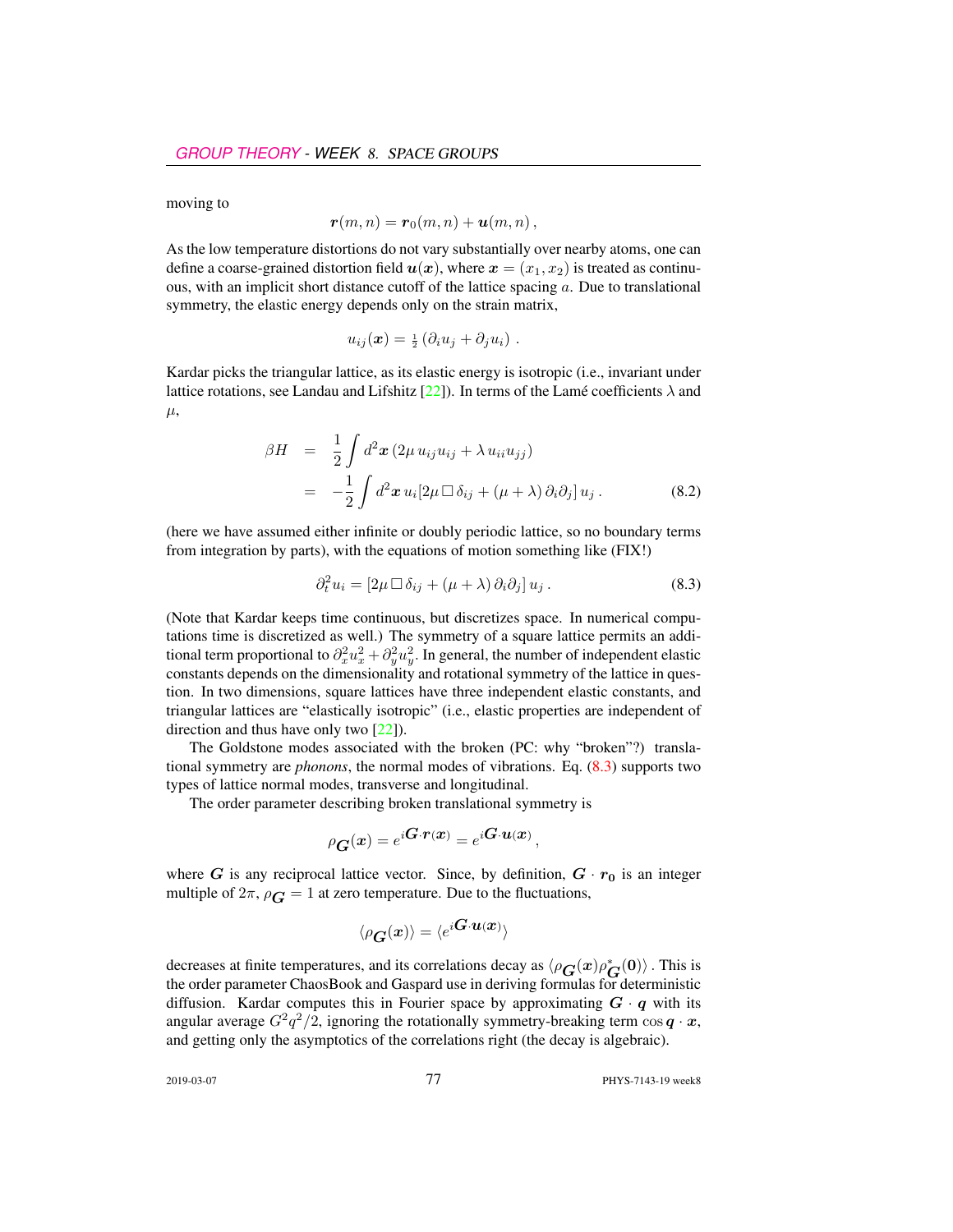The translational correlations are measured in diffraction experiments. The scattering amplitude is the Fourier transform of  $\rho_{\mathbf{G}}$ , and the scattered intensity at a wavevector q is proportional to the structure factor. At zero temperature, the structure factor is a set of delta-functions (Bragg peaks) at the reciprocal lattice vectors.

The orientational order parameter that characterizes the broken rotational symmetry of the crystal can be defined as

$$
\Psi(\boldsymbol{x}) = e^{6i\theta(\boldsymbol{x})},
$$

where  $\theta(x)$  is the angle between local lattice bonds and a reference axis. The factor of 6 accounts for the equivalence of the 6 possible  $C_{3v}$  orientations of the triangular lattice. (Kardar says the appropriate choice for a square lattice is  $\exp(4i\theta(\boldsymbol{x}))$  - shouldn't the factor be 8, the order of  $C_{4v}$ ?) The order parameter has unit magnitude at  $T = 0$ , and is expected to decrease due to fluctuations at finite temperature. The distortion  $u(x)$ leads to a change in bond angle given by

$$
\theta(\boldsymbol{x}) = -\frac{1}{2} \left( \partial_x u_y - \partial_y u_x \right) .
$$

(This seems to be dimensionally wrong? For detailed calculations, see the above Kardar lecture notes.)

## 8.4 Literature, reflections

Predrag The story of quantum scattering off crystals, I believe, starts with the Bouckaert, Smoluchowski and Wigner (1936) paper [5].

To understand the order of the full group  $O<sub>h</sub>$  of symmetries of the cube, exercise 5.1 a.ii, it is instructive to look at figure  $8.2$  (figs. 8.8 and  $8.12$  in Joshi  $[20]$ ). When a cube is a building block that tiles a  $3D$  cubic lattice, it is referred to as the 'elementary' or 'Wigner-Seitz' cell, and its Fourier transform is called 'the first Brillouin zone' in 'the reciprocal space'. The special points and the lines of symmetry in the Brillouin zone are shown in figure  $8.2$  (a). The tetrahedron  $\Gamma XMR$ , an  $1/48$ th part of the Brillouin zone, is the fundamental domain, as the action of the 48 elements of the point group  $O<sub>h</sub>$  on it tiles the Brillouin zone without any gaps or overlaps.

Predrag OK, I'll confess. The reason why it is lovely to teach graduate level physics is that one is allowed to learn new things while doing it. I'll now sketch one, perhaps wild, direction that you are completely free to ignore.

Here is the problem of space groups in the nutshell. The Euclidean invariance on Newtonian space-time (including its subgroups, such as the discrete space groups), and the Poincaré invariance of special-relativistic space-time is a strange brew: the space is non-compact (homogeneity), while rotations are compact (isotropy). That leads to the conceptually awkward situation of mixing a group of additions (translations) with a group of multiplications (rotations). To work with such group we *first* translate objects to the *origin* and *then* rotate them with the respect to the origin. That's not nice, because by translation invariance

PHYS-7143-19 week8 2019-03-07 2019-03-07 2019-03-07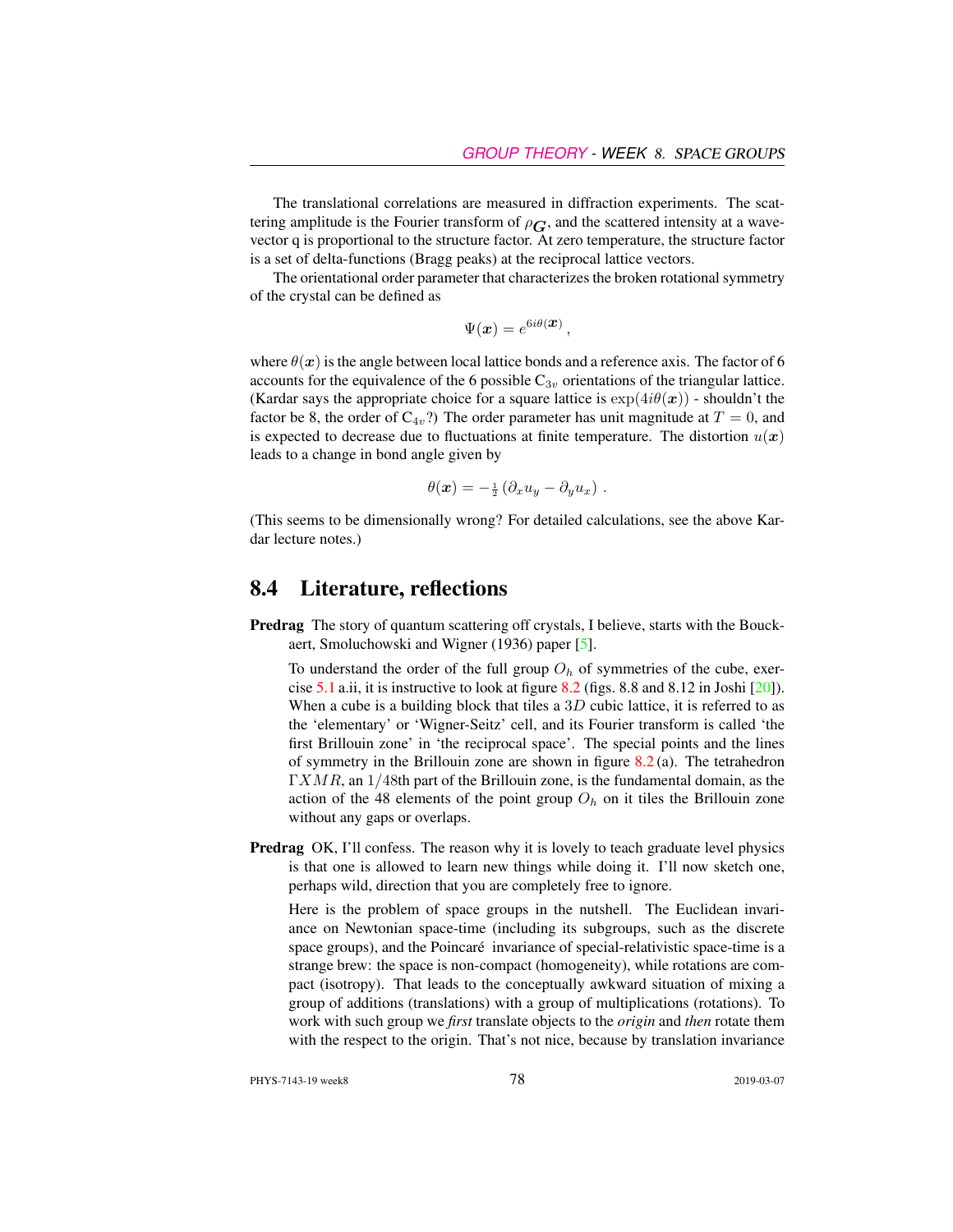

Figure 8.2: (a) The special points and the lines of symmetry in the first Brillouin zone of a simple cubic lattice define its fundamental domain, the tetrahedron  $\Gamma XMR$ . (b) Just not to get any ideas that this is easy: the fundamental domain for the first Brillouin zone of a bcc lattice. (From Joshi [20].)

any point is as good as any other, there is no preferred origin. There is no reason why one should translate first, rotate second. What one needs is a formalism that implements translations and rotations on the same footing.

If I understand Hestenes [16] right (also David Finkelstein and perhaps Holger Beck Nielsen have told me things in this spirit) a way to accomplish that is to replace the flat translational directions by a compact manifold where translations and rotations are non-commuting multiplicative group operations.

A part of the Hestenes program is redoing crystallography. I have read Hestenes [17] [paper](http://geocalc.clas.asu.edu/pdf/crystalsymmetry.pdf) (but not the Hestenes and Holt [18] follow up). It looks very interesting, but I will spare you from my comments here, as I do not know how to make this formalism work for our purposes (character; explicit computations), so I should not waste your time on that. If you do have a look at his, or at Coxeter [10] discussion of planar tilings, please do report back to me.

Predrag Graphene is a two-dimensional sheet of carbon in which the carbon atoms are arranged in a honeycomb lattice: each carbon atom is connected to three neighbors. It was exfoliated by Schafhaeutl  $[4, 26]$  in 1840 (more recently, a con man got a Nobel Prize for that), and formally defined for chemists by Boehm [3] in 1986. In 1947 Wallace [30] calculated the electronic structure of graphene, as a preliminary exercise to calculating electronic structure of graphite, and noted that the velocity of the electrons was independent of their energies: they all travel at the same speed (about 100 km per second, about 1/3000 of the speed of light): plot of the energy of the electrons in graphene as a function of its momentum (which is inversely proportional to its wavelength) is V shaped since the energy of the electron is linearly proportional to its momentum (Wallace [30] Eq. 3.1). The energy of a free electron is proportional to the square of its momentum, but not so in a crystal. As this is reminiscent of massless elementary particles like photons and neutrino's, it has been renamed since 'Dirac cones', but [Dirac](https://youtu.be/Et8-gg6XNDY) has nothing whatsoever to do with that. To learn more, talk to people from the Claire Berger and Walt De Heer's group [2] - I have extracted above history of graphene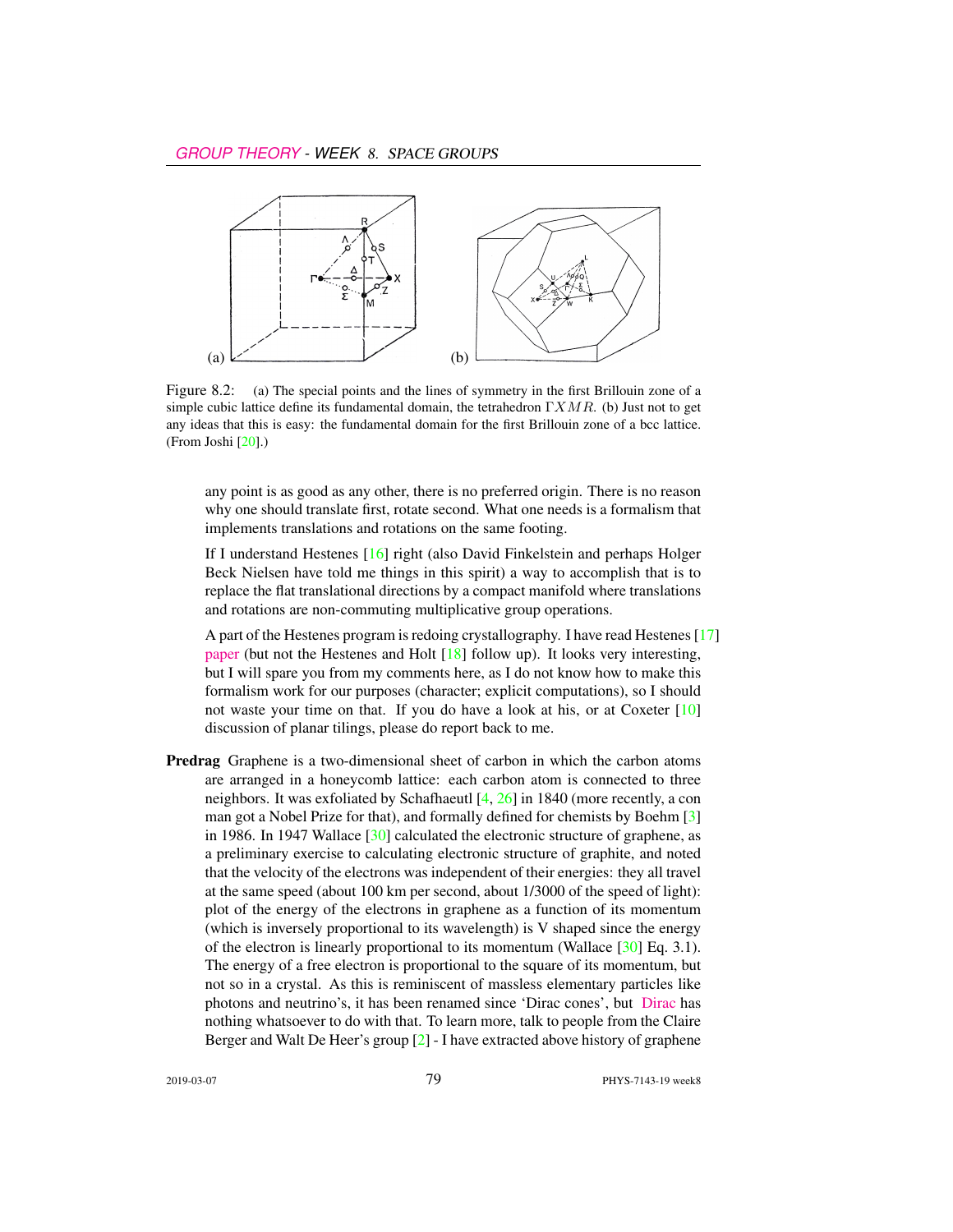from De Heer's notes (the "con man" is my own angle on what went down with this particular Nobel prize).

Predrag [Martin Mourigal](http://mourigal.gatech.edu/) found the Presqu'île Giens, May 2009 *Contribution of Symmetries in Condensed Matter* Summer School very useful. Villain [29] *Symmetry and group theory throughout physics* gives a readable overview. The overheads are [here,](https://www.ill.eu/press-and-news/past-events/2009/ecole-theorie-des-groupes/transparents-cours-td-tp) many of them are of potential interest. Mourigal recommends

Canals and Schober [8] *Introduction to group theory*. It is very concise and precise, a bastard child of Bourbaki and Hamermesh [13]. Space groups show up only once, on p. 24: "By working with the cosets we have effectively factored out the translational part of the problem."

Ballou [1] *An introduction to the linear representations of finite groups* appears rather formal (and very erudite).

Grenier, B. and Ballou [12] *Crystallography: Symmetry groups and group representations*.

The word crystal stems from Greek 'krustallas' and means "solidified by the cold."

Schober [27] *Symmetry characterization of electrons and lattice excitations* gives an eminently readable discussion of space groups.

Rodríguez-Carvajal and Bourée [25] *Symmetry and magnetic structures*

Schweizer [28] *Conjugation and co-representation analysis of magnetic structures* deals with black, white and gray groups that Martin tries not to deal with, so all Mourigal groups are gray.

Villain discusses graphene in the Appendix A of *Symmetry and group theory throughout physics* [29].

## References

- [1] R. Ballou, ["An introduction to the linear representations of finite groups",](http://dx.doi.org/10.1051/epjconf/20122200005) [EPJ](https://doi.org/10.1051/epjconf/20122200005) Web Conf. 22[, 00005 \(2012\).](https://doi.org/10.1051/epjconf/20122200005)
- [2] C. Berger, Z. Song, T. Li, X. Li, A. Y. Ogbazghi, R. Feng, Z. Dai, A. N. Marchenkov, E. H. Conrad, P. N. First, and W. A. De Heer, ["Ultrathin epitaxial graphite: 2D](http://dx.doi.org/10.1021/jp040650f) [electron gas properties and a route toward graphene-based nanoelectronics",](http://dx.doi.org/10.1021/jp040650f) [J.](https://doi.org/10.1021/jp040650f) Phys. Chem. B 108[, 19912–19916 \(2004\).](https://doi.org/10.1021/jp040650f)
- [3] H. Boehm, R. Setton, and E. Stumpp, ["Nomenclature and terminology of graphite](http://dx.doi.org/10.1016/0008-6223(86)90126-0) [intercalation compounds",](http://dx.doi.org/10.1016/0008-6223(86)90126-0) Carbon 24[, 241–245 \(1986\).](https://doi.org/10.1016/0008-6223(86)90126-0)
- [4] H. P. Boehm., A. Clauss, G. O. Fischer, and U. Hofmann, ["Dünnste Kohlenstoff-](http://dx.doi.org/10.1515/znb-1962-0302)[Folien",](http://dx.doi.org/10.1515/znb-1962-0302) Z. Naturf. B 17[, 150–153 \(1962\).](https://doi.org/10.1515/znb-1962-0302)
- [5] L. P. Bouckaert, R. Smoluchowski, and E. P. Wigner, ["Theory of brillouin zones](http://dx.doi.org/10.1103/PhysRev.50.58) [and symmetry properties of wave functions in crystals",](http://dx.doi.org/10.1103/PhysRev.50.58) [Phys. Rev.](https://doi.org/10.1103/PhysRev.50.58) 50, 58–67 [\(1936\).](https://doi.org/10.1103/PhysRev.50.58)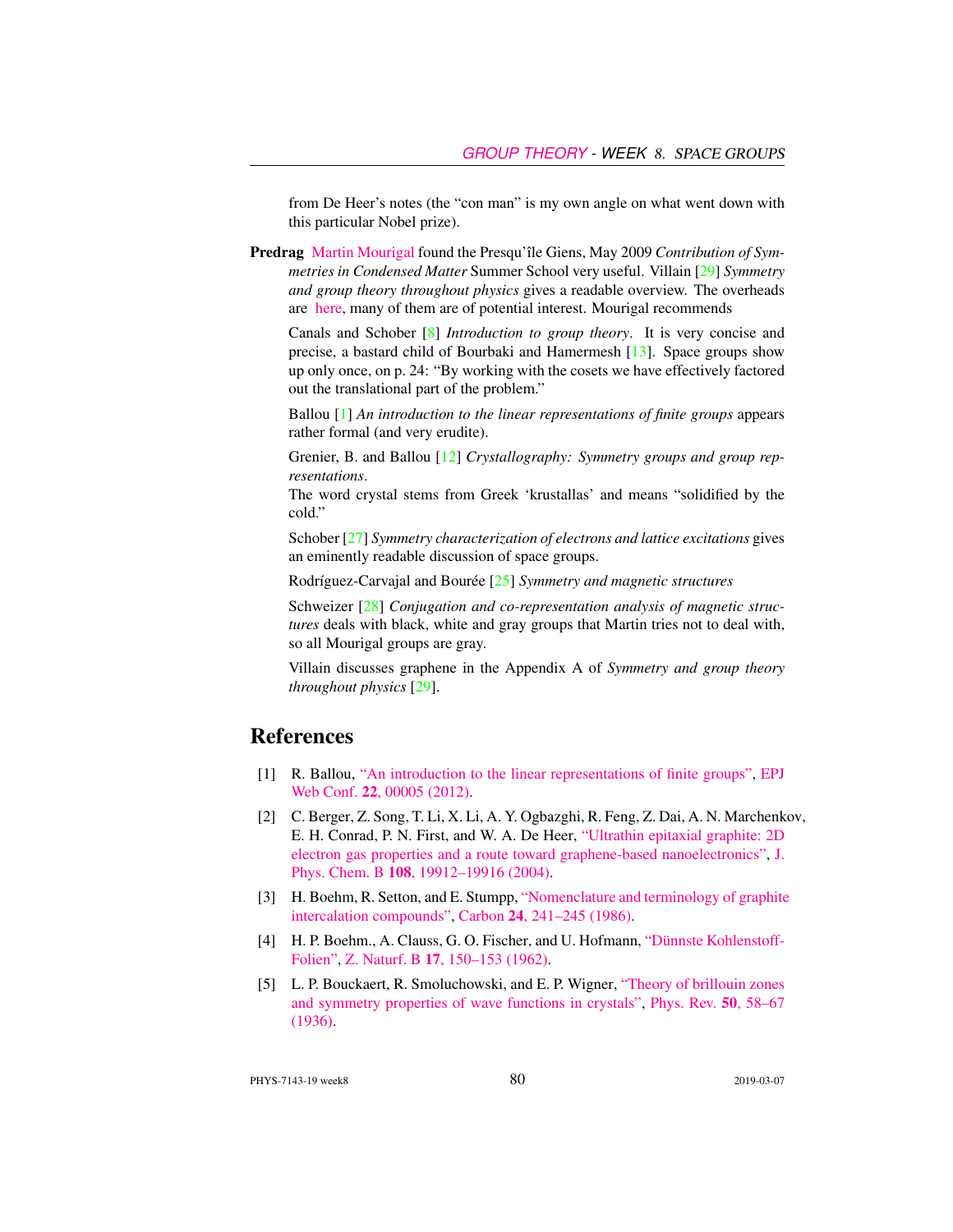- [6] I. B. Božović, ["Irreducible representations of the symmetry groups of polymer](http://dx.doi.org/10.1088/0305-4470/14/8/010) [molecules. III. Consequences of time-reversal symmetry",](http://dx.doi.org/10.1088/0305-4470/14/8/010) [J. Phys. A](https://doi.org/10.1088/0305-4470/14/8/010) 14, 1825 [\(1981\).](https://doi.org/10.1088/0305-4470/14/8/010)
- [7] I. B. Božović, M. Vujičić, and F. Herbut, ["Irreducible representations of the](http://dx.doi.org/10.1088/0305-4470/11/11/003) [symmetry groups of polymer molecules. I",](http://dx.doi.org/10.1088/0305-4470/11/11/003) J. Phys. A 11[, 2133 \(1978\).](https://doi.org/10.1088/0305-4470/11/11/003)
- [8] B. Canals and H. Schober, ["Introduction to group theory",](http://dx.doi.org/10.1051/epjconf/20122200004) [EPJ Web Conf.](https://doi.org/10.1051/epjconf/20122200004) 22, [00004 \(2012\).](https://doi.org/10.1051/epjconf/20122200004)
- [9] J. F. Cornwell, *[Group Theory in Physics: An Introduction](http://books.google.com/books?vid=ISBN9780121898007)* (Academic, New York, 1997).
- [10] H. S. M. Coxeter, *[Introduction to Geometry](http://books.google.com/books?vid=ISBN978-0-471-50458-0)*, 2nd ed. (Wiley, New York, 1989).
- [11] M. S. Dresselhaus, G. Dresselhaus, and A. Jorio, *[Group Theory: Application to](http://dx.doi.org/10.1007/978-3-540-32899-5) [the Physics of Condensed Matter](http://dx.doi.org/10.1007/978-3-540-32899-5)* (Springer, New York, 2007).
- [12] B. Grenier and R. Ballou, ["Crystallography: Symmetry groups and group repre](http://dx.doi.org/10.1051/epjconf/20122200006)[sentations",](http://dx.doi.org/10.1051/epjconf/20122200006) [EPJ Web Conf.](https://doi.org/10.1051/epjconf/20122200006) 22, 00006 (2012).
- [13] M. Hamermesh, *[Group Theory and Its Application to Physical Problems](http://dx.doi.org/10.1119/1.1941790)* (Dover, New York, 1962).
- [14] C. Herring, ["Effect of time-reversal symmetry on energy bands of crystals",](http://dx.doi.org/10.1103/PhysRev.52.361) Phys. Rev. 52[, 361–365 \(1937\).](https://doi.org/10.1103/PhysRev.52.361)
- [15] G. Herzberg, *[Molecular Spectra and Molecular Structure](https://archive.org/details/molecularspectra032774mbp)* (Van Nostrand, Princenton NJ, 1950).
- [16] D. Hestenes, *[Space-time Algebra](http://dx.doi.org/10.1007/978-3-319-18413-5)*, 2nd ed. (Springer, 1966).
- [17] D. Hestenes, ["Point groups and space groups in geometric algebra",](http://dx.doi.org/10.1007/978-1-4612-0089-5_1) in *[Appli](https://doi.org/10.1007/978-1-4612-0089-5_1)[cations of Geometric Algebra in Computer Science and Engineering](https://doi.org/10.1007/978-1-4612-0089-5_1)*, edited by L. Dorst, C. Doran, and J. Lasenby (Birkhäuser, Boston, MA, 2002), pp. 3–34.
- [18] D. Hestenes and J. W. Holt, ["Crystallographic space groups in geometric alge](http://dx.doi.org/10.1063/1.2426416)[bra",](http://dx.doi.org/10.1063/1.2426416) J. Math. Phys. 48[, 023514 \(2007\).](https://doi.org/10.1063/1.2426416)
- [19] D. F. Johnston, ["Group theory in solid state physics",](http://dx.doi.org/10.1088/0034-4885/23/1/302) [Rep. Prog. Phys.](https://doi.org/10.1088/0034-4885/23/1/302) 23, 66 [\(1960\).](https://doi.org/10.1088/0034-4885/23/1/302)
- [20] A. Joshi, *[Elements of Group Theory for Physicists](http://books.google.com/books?vid=ISBN9788122409758)* (New Age International, New Delhi, India, 1997).
- [21] C. Kittel, *[Introduction to Solid State Physics](http://dx.doi.org/10.1063/1.3060399)*, 8th ed. (Wiley, 2004).
- [22] L. D. Landau and E. M. Lifshitz, *[Theory of Elasticity](https://archive.org/details/TheoryOfElasticity)*, 3rd ed. (Pergamon Press, Oxford, 1970).
- [23] J. W. Mintmire, B. I. Dunlap, and C. T. White, ["Are Fullerene tubules metallic?",](http://dx.doi.org/10.1103/physrevlett.68.631) Phys. Rev. Lett. 68[, 631–634 \(1992\).](https://doi.org/10.1103/physrevlett.68.631)
- [24] J. J. Quinn and K. . Yi, *[Solid State Physics: Principles and Modern Applications](http://dx.doi.org/10.1007/978-3-540-92231-5)* (Springer, Berlin, 2009).
- [25] J. Rodríguez-Carvajal and F. Bourée, ["Symmetry and magnetic structures",](http://dx.doi.org/10.1051/epjconf/20122200010) [EPJ](https://doi.org/10.1051/epjconf/20122200010) Web Conf. 22[, 00010 \(2012\).](https://doi.org/10.1051/epjconf/20122200010)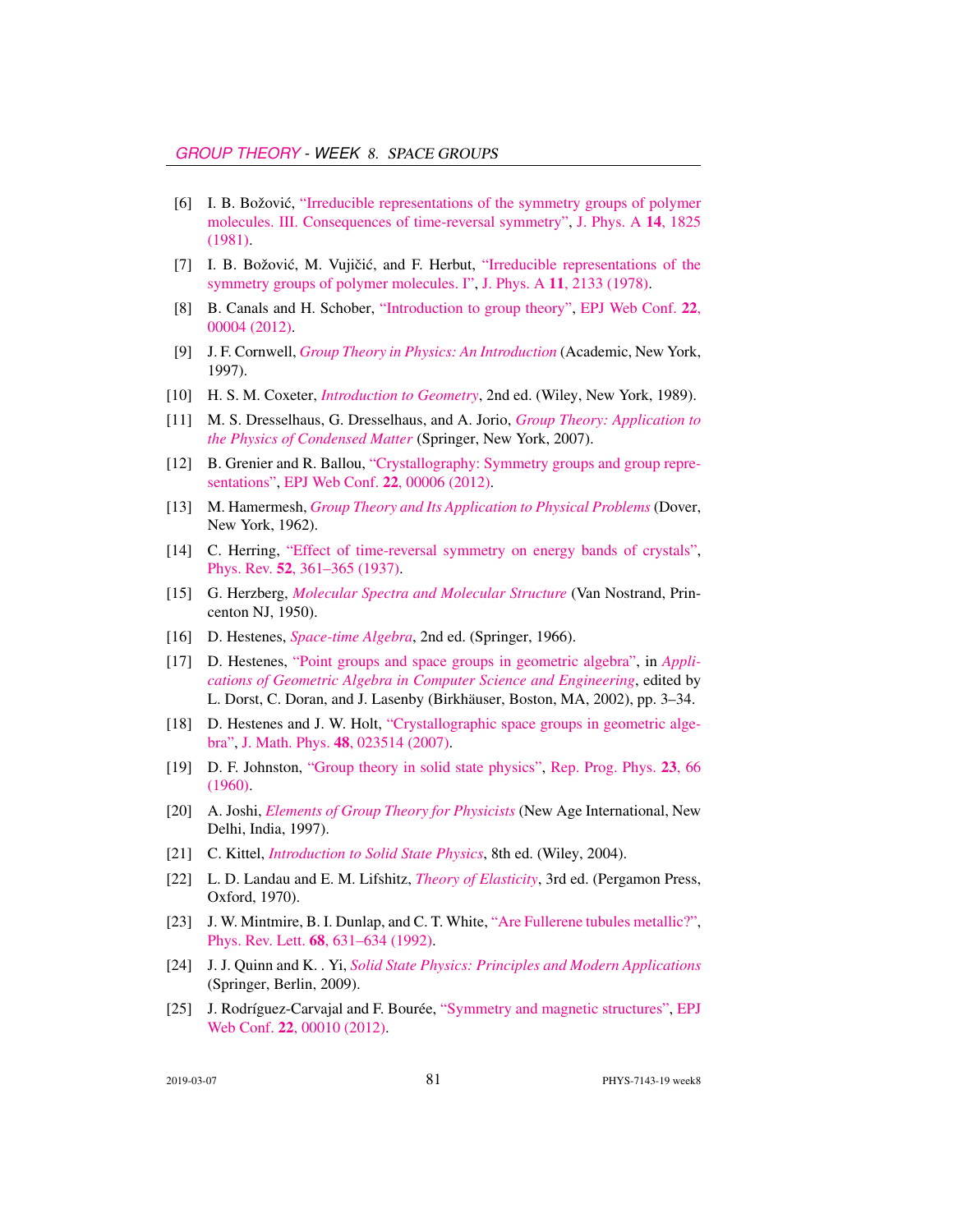- [26] C. Schafhaeutl, ["LXXXVI. On the combinations of carbon with silicon and iron,](http://dx.doi.org/10.1080/14786444008650094) [and other metals, forming the different species of cast iron, steel, and malleable](http://dx.doi.org/10.1080/14786444008650094) [iron",](http://dx.doi.org/10.1080/14786444008650094) [Philos. Mag. Ser. 3](https://doi.org/10.1080/14786444008650094) 16, 570–590 (1840).
- [27] H. Schober, ["Symmetry characterization of electrons and lattice excitations",](http://dx.doi.org/10.1051/epjconf/20122200012) [EPJ Web Conf.](https://doi.org/10.1051/epjconf/20122200012) 22, 00012 (2012).
- [28] J. Schweizer, ["Conjugation and co-representation analysis of magnetic struc](http://dx.doi.org/10.1051/epjconf/20122200011)[tures",](http://dx.doi.org/10.1051/epjconf/20122200011) [EPJ Web Conf.](https://doi.org/10.1051/epjconf/20122200011) 22, 00011 (2012).
- [29] J. Villain, ["Symmetry and group theory throughout physics",](http://dx.doi.org/10.1051/epjconf/20122200002) [EPJ Web Conf.](https://doi.org/10.1051/epjconf/20122200002) 22, [00002 \(2012\).](https://doi.org/10.1051/epjconf/20122200002)
- [30] P. R. Wallace, ["The band theory of graphite",](http://dx.doi.org/10.1103/PhysRev.71.622) Phys. Rev. 71[, 622–634 \(1947\).](https://doi.org/10.1103/PhysRev.71.622)